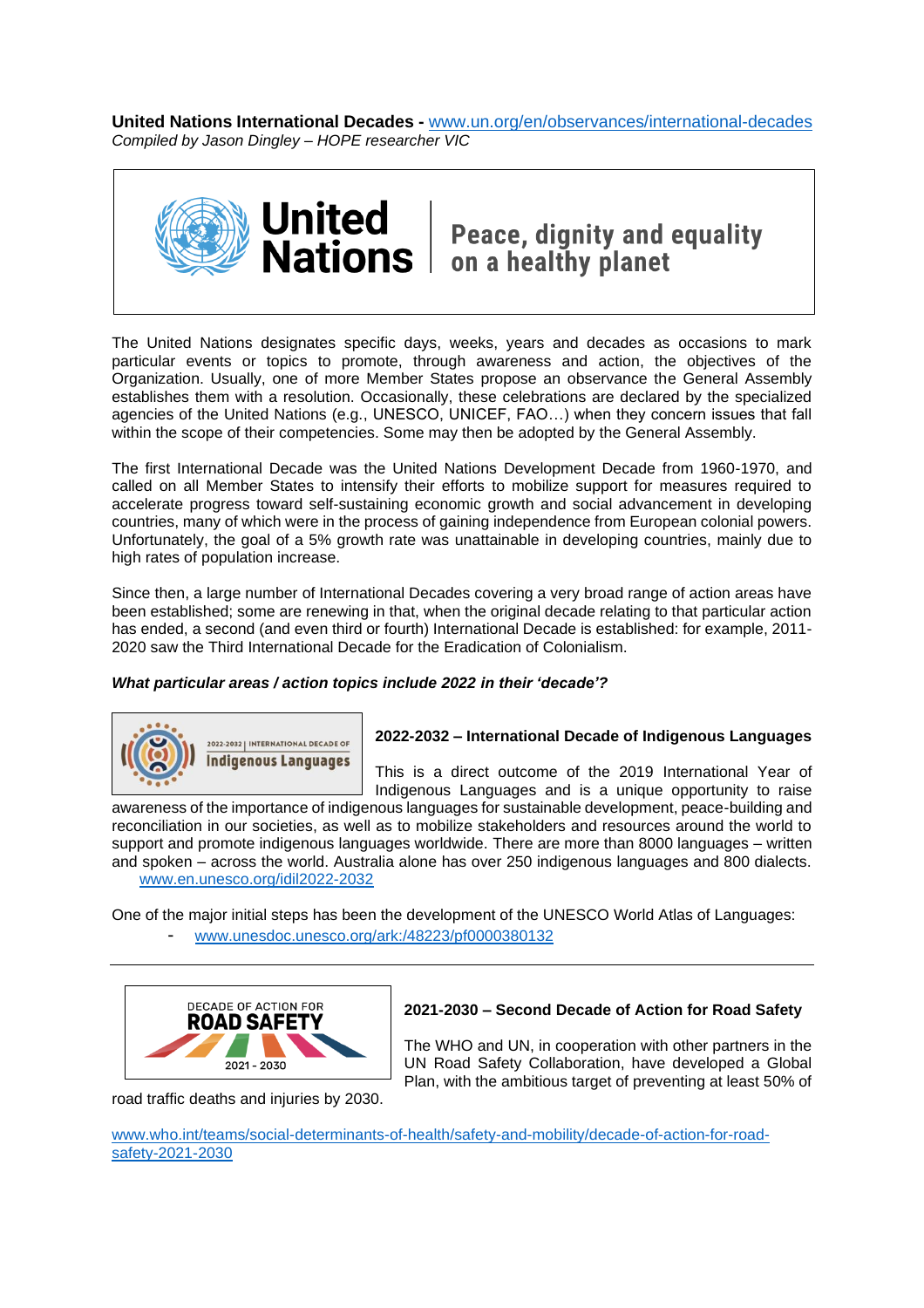The Global Plan aligns with the Stockholm Declaration by emphasizing an holistic approach to road safety through continued improvements in the design of roads and vehicles; enhancement of laws and law enforcement; and the provision of timely, life-saving emergency care for the injured. In addition, the Global Plan reflects the promotion of walking, cycling and using public transport as inherently healthy and environmentally-sound modes of transport.

What can people do in themselves to make roads safer?

• Drive less where appropriate and use alternative means of transport;

• All road users – drivers; cyclists and pedestrians – need to obey the rules. With few exceptions, roads are open to all users and each has a duty of car to themselves and others. When driving, keep to the speed limit.

• Careful journey planning and the avoidance of distractions to reduce stress and anxiety.

• Keep vehicles in good mechanical condition. Ensure they are serviced regularly, and new tyres and brakes fitted when appropriate. Many countries fix a minimum tread depth on the tyre, at which the tyre needs to be replaced. This is often 1.6mm. However, many organisations recommend replacing tyres at 3mm tread depth. This is because tests have shown that it can take up to two cars length further to stop on a wet road with just 1.6mm of tread, compared to tyres of 3mm of tread.



**2021-2030 – United Nations Decade of Healthy Aging**  [www.decadeofhealthyageing.org](http://www.decadeofhealthyageing.org/)

The UN Decade of Healthy Aging is a global collaboration that brings together diverse sectors and stakeholders including governments, civil society, international organisations, professionals, academic

institutions, the media and private sector to improve the lives of older people, their families and communities.

There are four interconnected action areas:

- 1. Changing how we think, fell and act towards age and aging;
- 2. Developing communities in ways that foster the abilities of older people;
- 3. Delivering person-centred integrated care and primary health services responsive to older people; and
- 4. Providing older people who need it with access to long-term care.

Simple actions, such as talking to older neighbours and family members, can make an amazing impact on peoples' well-being.

More fundamental changes in societal attitudes and perceptions will require more innovative approaches.



**2021-2030 – United Nations Decade on Ecosystem Restoration -** [www.decadeonrestoration.org](http://www.decadeonrestoration.org/)

People and the planet are only as healthy as the ecosystems we all depend on. Bringing degraded ecosystems back to life (planting trees; cleaning up

riverbanks, or simply giving nature the space to recover) increases their benefits to society and biodiversity. However, ecosystems are complex and highly varied, and their restoration needs careful planning and patient implementation.

How to get involved in ecosystem restoration?

- Take action such as starting or supporting on-the-ground restoration projects.
- Making smarter choices like buying only sustainable products and changing diets
- Raising your voice in support of ecosystem conservation and restoration.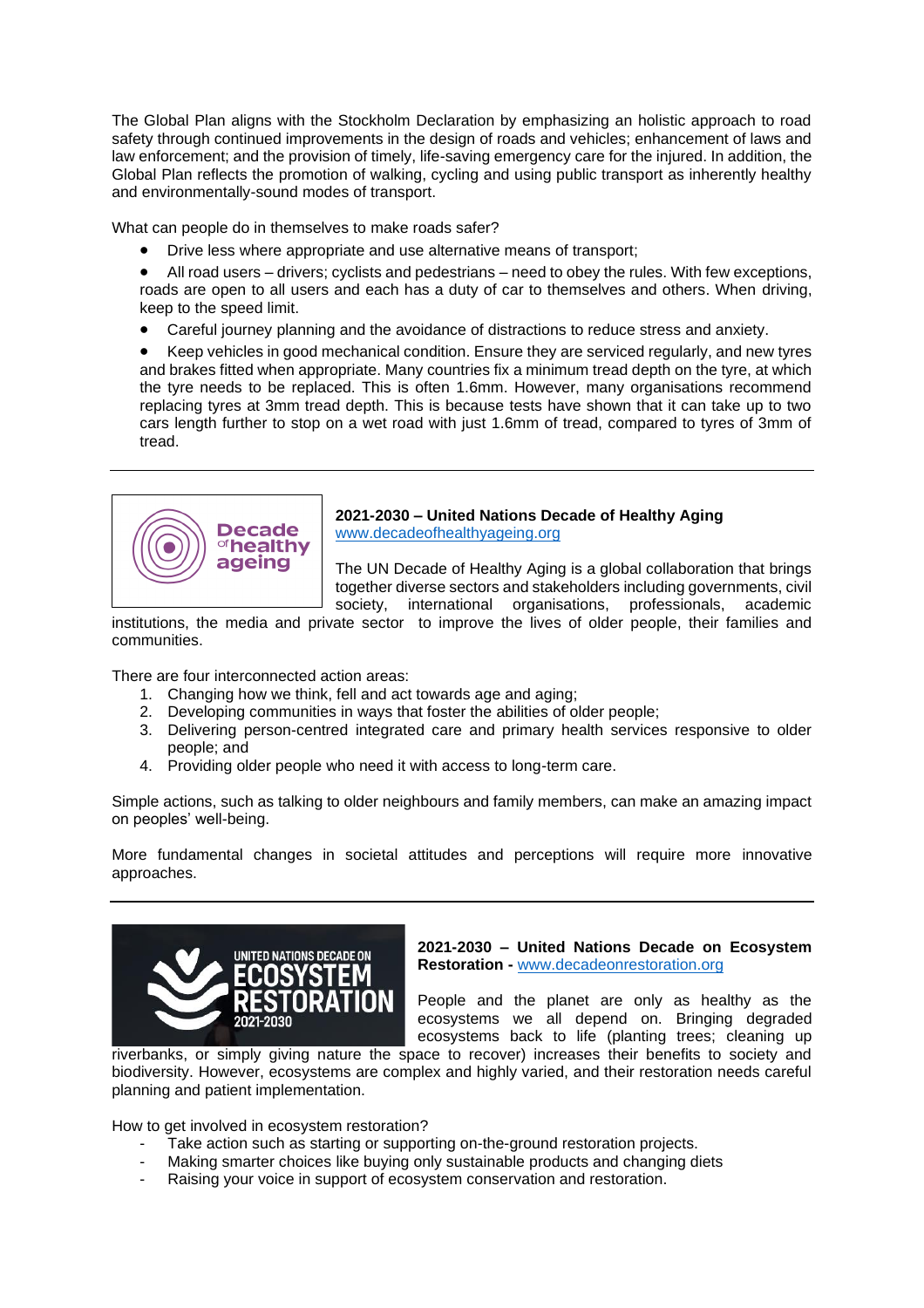There is a useful guide free to download to help with ecosystem restoration:

- [www.decadeonrestoration.org/publications/ecosystem-restoration-playbook-practical-guide](http://www.decadeonrestoration.org/publications/ecosystem-restoration-playbook-practical-guide-healing-planet)[healing-planet.](http://www.decadeonrestoration.org/publications/ecosystem-restoration-playbook-practical-guide-healing-planet)

Some current projects include:

Gondwana Link in Australia [www.gondwanalink.org.](http://www.gondwanalink.org/) This is a project to reconnect various ecosystems across south-western Australia, stretching from the wet forests in the south-west corner to the dry woodlands and mallee bordering the Nullarbor Plain. Over 16,000 ha of rural properties have been purchased to date, and some 13,500 ha of marginal farmland restored back to habitat.

In Borneo, for example, 620 ha have been placed under restoration in an ambitious tree-planting programme, with a goal for 1,500 ha over the next five years. Tree-planting has a number of benefits, including: acting as a carbon sink; providing crucial habitats for diverse animals, plants, fungi and bacteria; helps reduce soil degradation and loss by reducing the effects of wind and rain on bare soil; and providing livelihoods and cultural connections to forest peoples.



**2021-2030 – United Nations Decade of Ocean Science for Sustainable Development**  [www.oceandecade.org](http://www.oceandecade.org/)

The Vision for the decade is 'the science we need for the ocean we want'. To get to the ocean we want, seven Decade Outcomes have been listed:

- A clean ocean where pollution sources are identified and reduced or removed.
- A healthy and resilient ocean where marine ecosystems are understood, protected, restored and managed
- A productive ocean supporting sustainable food supply and a sustainable ocean economy.
- A predicted ocean where society understands and can respond to changing ocean conditions.
- A safe ocean where life and livelihoods are protected from ocean-related hazards.
- An accessible ocean with open and equitable access to data, information, technology and innovation.
- An inspiring and engaging ocean where society understands and values the ocean in relation to human wellbeing and sustainable development.

Some actions already started include:

- Installation of nanotechnology artificial reefs to help restore hurricane-damaged reefs in the waters around Sint Maarten. This project was begun in 2018. Initial results have found that the artificial reefs deployed supported almost 100% cover of plant and animal species on all substrates, which is significantly higher than on the nearby natural reef.
- Similarly, off Nova Scotia, 16 Reefship Modules and over 250 IntelliReef dome have been installed to help restore kelp forests, oyster bed and near-shore fisheries.

Both of these projects have been undertaken by IntelliReefs [\(www.intellireefs.com\)](http://www.intellireefs.com/).

- The University of Western Australia has developed MegaMove; a global scientific initiative involving a concerted network of researchers around the world to advance the long-term conservation of marine megafauna using movement ecology, ecological modelling, statistical physics, oceanography, marine law and computer data science.
- The Sydney Institute of Marie Science is developing Animal-Borne Ocean Sensors (AniBOS) to record data in remote parts of the ocean.

2019-2028 – Nelson Mandela Decade of Peace. In declaring the decade from 2019-2028 as the Nelson Mandela Decade of Peace, the United Nations recognises the late Mr Mandela for his humility, forgiveness and compassion, and acknowledges his contribution towards the struggle for democracy and the promotion of a culture of peace throughout the world. [www.un.org/en/events/mandeladay/decade\\_of\\_peace.shtml.](http://www.un.org/en/events/mandeladay/decade_of_peace.shtml)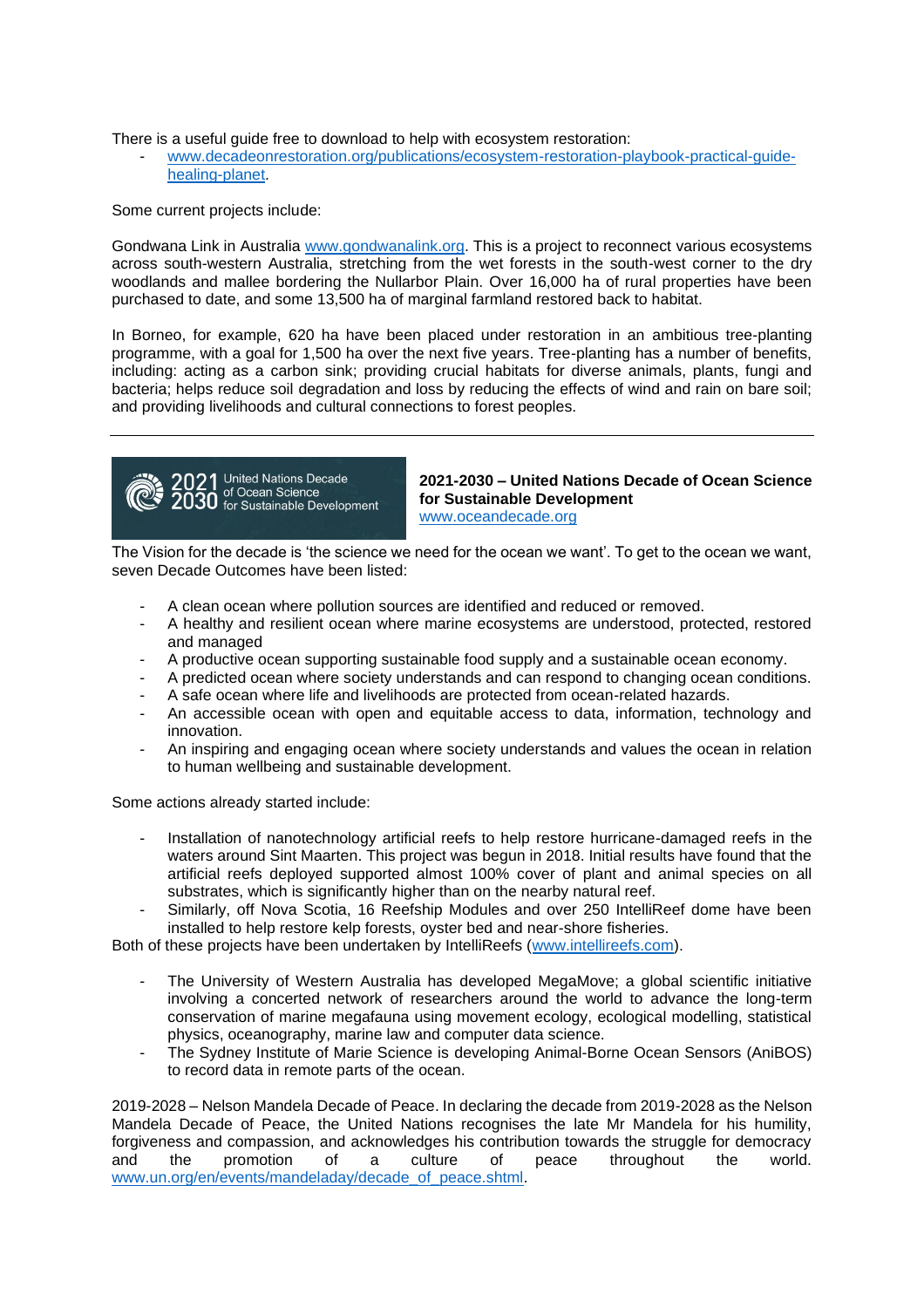Peace, security, development and human rights are the pillars of the United Nations system, and foundations for collective security and well-being. These link with the 2030 Agenda for Sustainable Development.

Racism, xenophobia and related intolerance represent the very opposites of the purposes of the United Nations. The protection of children, and protection of populations from genocide, war crimes ethnic cleansing and crimes against humanity (including the elimination of nuclear weapons).

Whilst it can be argued that governments need to resolve their differences and work together to accomplish the aims of the United Nations, everyone is able to show forgiveness and compassion, and refrain from racism and related intolerance.



**2019-2028 – United Nations Decade of Family Farming**

[www.fao.org/family-farming-decade/home/en/](http://www.fao.org/family-farming-decade/home/en/)

The Decade of Family Farming aims to show

what it means to be a family farmer in a rapidly changing world and highlights the importance of family farms in eradicating hunger and ensuring future food supplies.

Family farming offers a unique opportunity to ensure food security, improve livelihoods, better manage natural resources, protect the environment and achieve sustainable development; all of which link to other International Decades and Years.

- Family farms produce more than 80% of the world's food.
- 90% of fishers are small-scale.
- Family farms occupy 70-80% of the world's farmland
- Women only hold 15% of the farmland but supply 50% of the labour to farm it.
- 90% of family farms are run by an individual or family who rely primarily on family labour.
- 33% of forests are managed by indigenous peoples and local communities.
- There are over 600 million farms in the world.

Simple actions to help family farms is to try and buy direct from the farmer and support those farmers growing and harvesting in environmentally-sustainable ways.



**2018-2028 – International Decade for Action "Water for Sustainable Development"**

[www.un.org/en/events/waterdecade/](http://www.un.org/en/events/waterdecade/)

Access to water and sanitation is a precondition to life and a declared human right, yet 2.1 billion people lack access to safely

managed drinking water services, and 4.5 billion people safely managed sanitation services. 80% of wastewater flows back to the ecosystem without treatment or reuse.

The objectives of the Decade focus on the sustainable development and integrated management of water resources for the achievement of social, economic and environmental objectives, including those contained in the 2030 Agenda for Sustainable Development.

In addition, promotion of efficient water usage and the importance of the participation and full involvement of all stakeholders.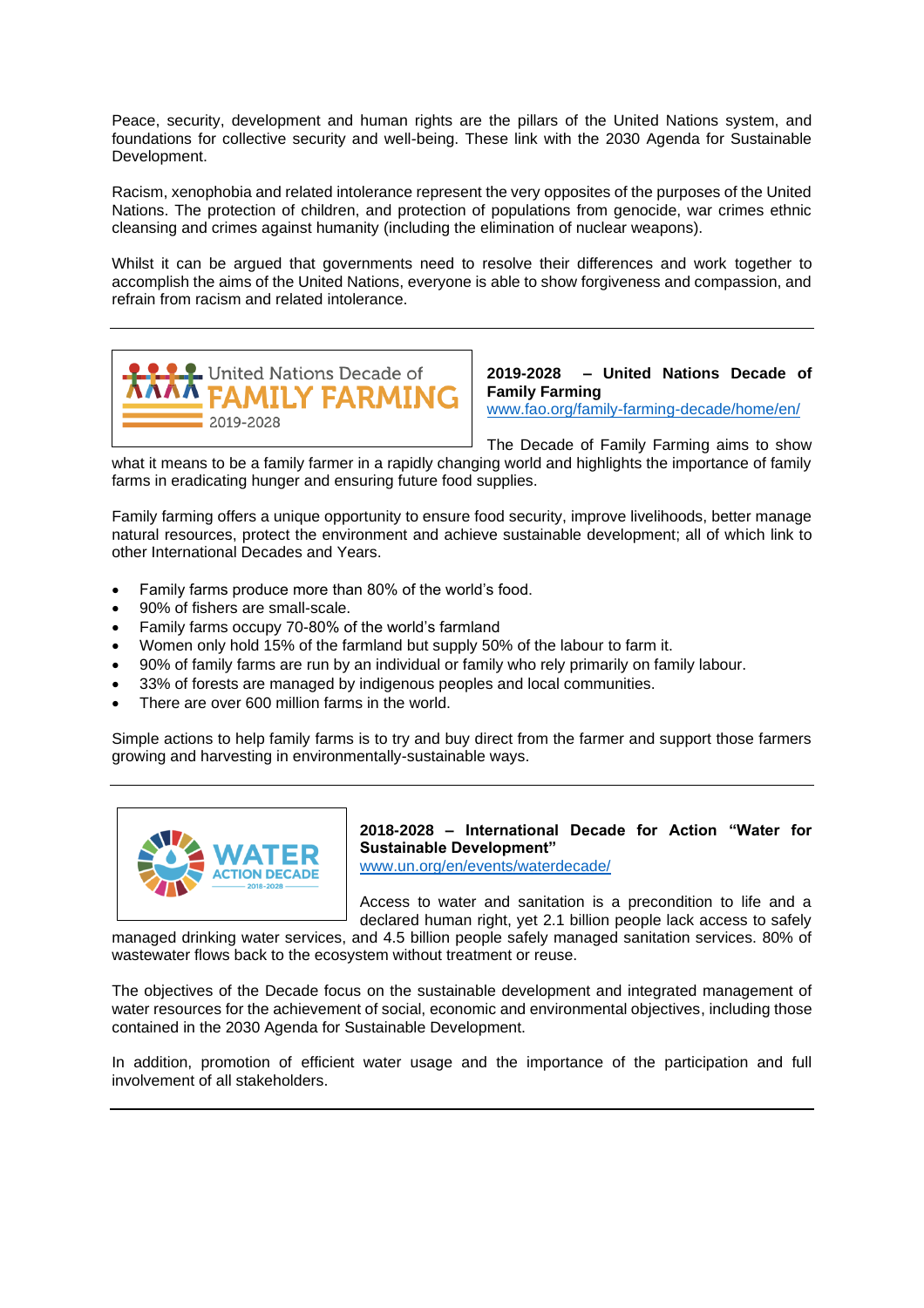### **2018-2027 – Third United Nations Decade for the Eradication of Poverty**

- [www.un.org/development/desa/socialperspectiveondevelopment/united-nations-decade-for-the](http://www.un.org/development/desa/socialperspectiveondevelopment/united-nations-decade-for-the-eradication-of-poverty/third)[eradication-of-poverty/third](http://www.un.org/development/desa/socialperspectiveondevelopment/united-nations-decade-for-the-eradication-of-poverty/third)

Whilst it might be viewed that having to have a third decade for the eradication of poverty is a failure, there have been some successes.

Economic growth across developing countries has been remarkable since 2000, with faster growth in gross domestic product per capita than advanced countries, which has helped fuel poverty reduction and improvements in living standards. In 1990, 1.867 billion people lived on less than \$1.9 per day; by 2013, this number had fallen to 783 million, despite an increase in World population from 5.28 billion to 7.17 billion during the same period.

Achievements have also been recorded in job creation, gender equality, education and health care, social protection measures, agriculture and rural development, and climate change adaptation and mitigation.

Unfortunately, poverty rates are still too high in many countries; particularly sub-Saharan Africa. To eradicate poverty by 2030, 110 million people per year will need to be pulled across the \$1.90 threshold.

This also begs the question whether \$1.90 is still too little. What should a global minimum living rate be? \$5 per day? \$10?



**2016-2025 – United Nations Decade of Action on Nutrition -** [www.un.org/nutrition/home](http://www.un.org/nutrition/home)

The UN Decade of Action on Nutrition is a commitment by Member States to undertake 10 years of sustained and coherent implementation of policies, programmes and

increased investments to eliminate malnutrition in all its forms, everywhere.

The decade aligns with UN Sustainable Development Goals (SDGs) 2 and 3.

Some of the progress already made includes:

- Recognition of agroecology and biodiversity; increased consideration of sustainability issues in national food-based dietary guidelines; implementation of measures to reduce food loss and food waste and action to enhance resilience of the food supply chain in crisis-prone areas. In addition, measures to reduce or eliminate industrially-produced trans fats have been accelerated and reformulation of food processing to reduce salt content.
- To accelerate progress on wasting in children under 5, a UN Global Action Plan on Child Wasting (refers to **a child who is too thin for his or her height**) is under development.
- Identification of inadequate training provision of nutrition professionals, and dissemination of knowledge, particularly in schools.
- Realisation that agri-food industries produce environmentally-unsustainable foods high in unhealthy fats, sugars and/or salt.
- Trade/investment policies are influencing malnutrition and higher consumption of foods and drinks high in sugars, unhealth fats and salt. Coca Cola and McDonalds are everywhere.



**2016-2025 – Third Industrial Development Decade for Africa (IDDA III)** [www.unido.org/who-we-are/idda3](http://www.unido.org/who-we-are/idda3)

Since 2000, the continent of Africa has recorded impressive

rates of economic growth, although, as mentioned above, poverty remains very high. Development assistance – particularly in the last few years from China – has helped in stimulating economic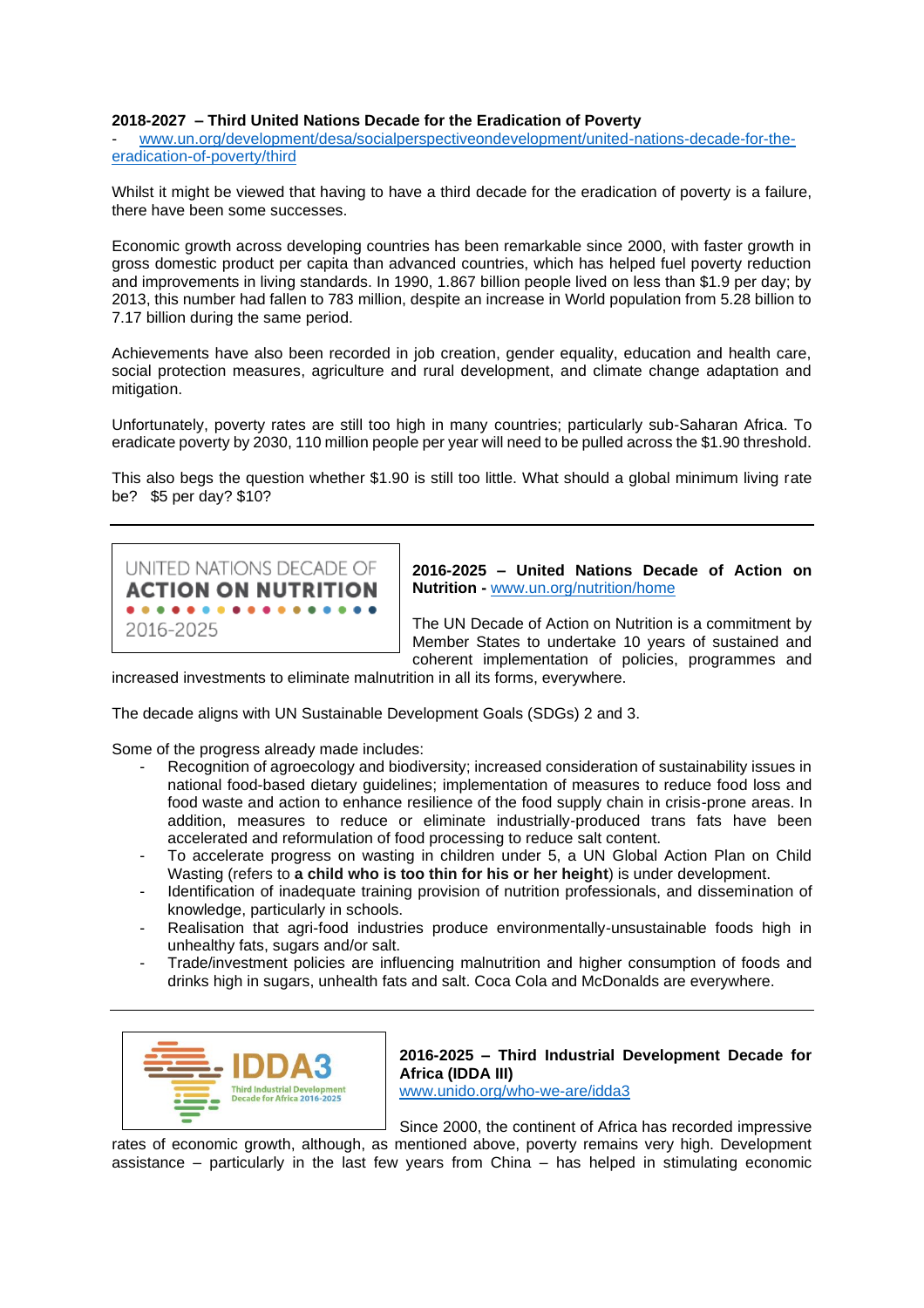development, as well as continued requirements for commodities from various African countries – such as precious metals used in telecommunications and new 'clean' technologies.

Industrialization is a reliable force in steering economic diversification, but needs to be socially-inclusive and environmentally-sustainable. It is this that the IDDA III hopes to achieve.

One example is the use of solar-powered tablets in Mozambique to educate rural communities about COVID-19, HIV, general health, vaccinations, civic education, contraception and financial education, by using The Community Tablet.

The Community Tablet is a container consisting of four to six large LCD screens, powered by solar panels and transported by trailer. The trailer can be pulled by donkey. Originally diesel-powered, the United Nations Industrial Development Organisation funded the transformation from diesel to solar power.

Presentations are customisable to be relevant to the needs of each local community that it visits.



**International Decade for People of African Descent** 2015-2024

**2015-2024 – International Decade for People of African Descent** [www.un.org/en/observances/decade](http://www.un.org/en/observances/decade-people-african-descent)[people-african-descent](http://www.un.org/en/observances/decade-people-african-descent)

The international community recognizes that people of African descent represent a distinct group whose human rights must be promoted and protected.

There are three major areas for action:

- **Recognition**
- The right to equality and non-discrimination
- Education on equality and awareness-raising
- Information gathering
- Participation and inclusion
- Justice
- Access to justice
- Special measures
- **Development**
- Right to development and measures against poverty
- Education
- Health
- Housing

The biggest hurdle is the racial stereotyping that still persists in some sectors of society about 'African' people. This shows ignorance and must be addressed.

Holding multicultural events in your community to engage with people of different cultures and backgrounds is one way to engage and understand about others.